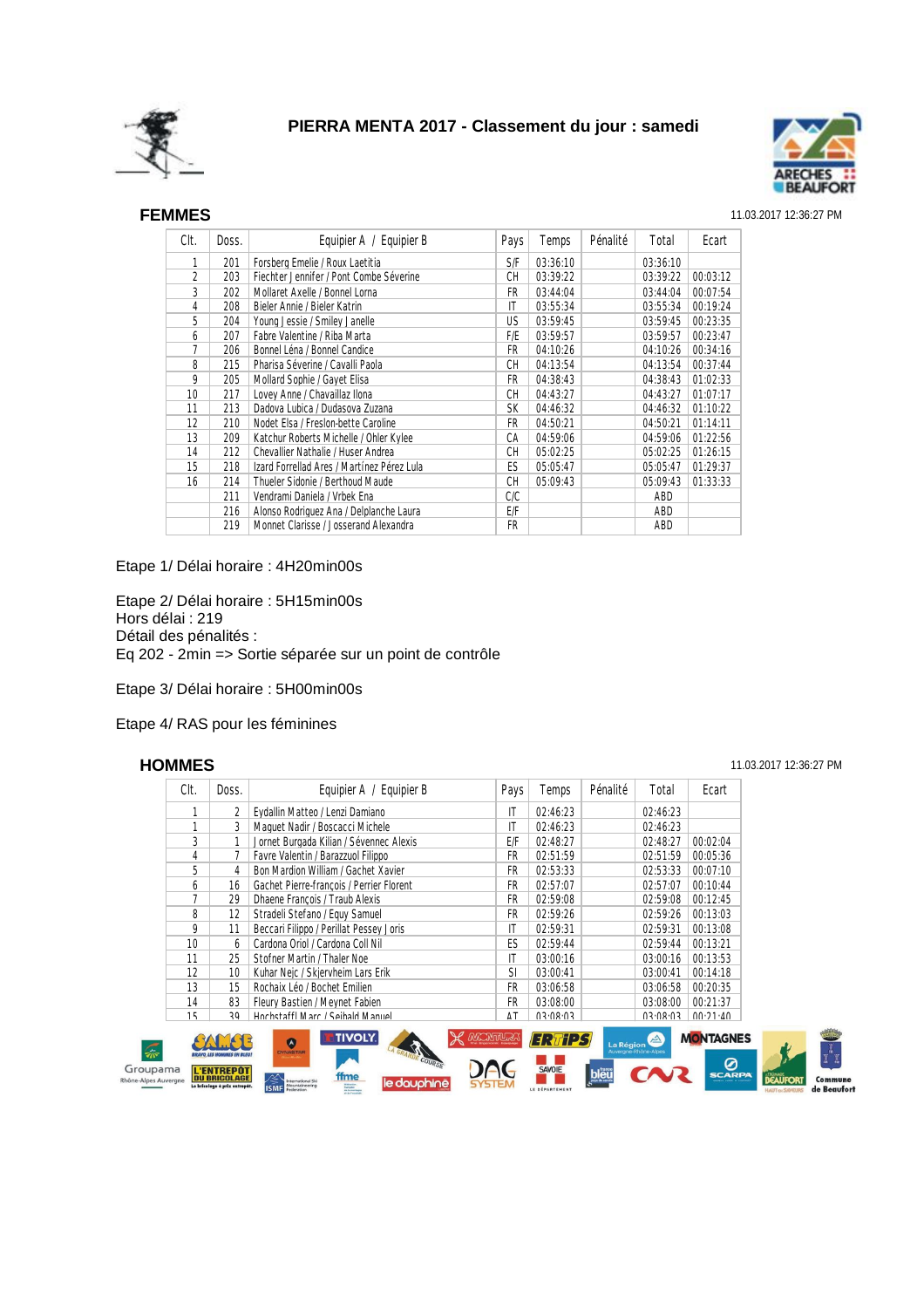



| CIt. | Doss. | Equipier A / Equipier B                               | Pays | Temps    | Pénalité | Total                | Ecart    |
|------|-------|-------------------------------------------------------|------|----------|----------|----------------------|----------|
| 16   | 37    | Craffonara Lois / Moling Michael                      | IT   | 03:12:04 |          | 03:12:04             | 00:25:41 |
| 17   | 148   | Pinel Florian / Perrin Frédéric                       | FR   | 03:12:08 |          | 03:12:08             | 00:25:45 |
| 18   | 20    | Reyne Magret Joan / Alis Sanchez Jordi                | ES   | 03:12:09 |          | 03:12:09             | 00:25:46 |
| 19   | 35    | Sautel Florian / Berchet Rémi                         | FR   | 03:13:28 |          | 03:13:28             | 00:27:05 |
| 20   | 9     | Taam Max / Gaston John                                | US   | 03:14:10 |          | 03:14:10             | 00:27:47 |
| 20   | 24    | Frison-roche Carl / Nantermoz Gregory                 | FR   | 03:14:10 |          | 03:14:10             | 00:27:47 |
| 22   | 34    | Pueyo Thomas / Pommeret Ludovic                       | FR   | 03:16:44 |          | 03:16:44             | 00:30:21 |
| 23   | 31    | Brodard Maxime / Guillet Romain                       | CH   | 03:16:46 |          | 03:16:46             | 00:30:23 |
| 24   | 14    | Pochat Gedeon / Juillaquet Swann                      | FR   | 03:14:40 | 00:03:00 | 03:17:40             | 00:31:17 |
| 25   | 33    | Brodard David / Schornoz Eloi                         | СH   | 03:17:59 |          | 03:17:59             | 00:31:36 |
| 26   | 104   | Goth Tom / Holmes Teaque                              | US   | 03:21:12 |          | 03:21:12             | 00:34:49 |
| 27   | 18    | Maccabelli Michele / Del Missier Marco                | IT   | 03:21:46 |          | 03:21:46             | 00:35:23 |
| 27   | 40    | Socquet Juglard Antoine / Gachet Jeremie              | FR   | 03:21:46 |          | 03:21:46             | 00:35:23 |
| 29   | 111   | Hug Bastien / Gasser Arnaud                           | CH   | 03:21:47 |          | 03:21:47             | 00:35:24 |
| 30   | 72    | Blanco Fernández Antonio / Martinez De Albornoz Iñigo | ES   | 03:21:49 |          | 03:21:49             | 00:35:26 |
| 31   | 23    | Krar Rob / Foote Mike                                 | СA   | 03:22:25 |          | 03:22:25             | 00:36:02 |
| 32   | 73    | Volnár Peter / Jambrich Vladimír                      | SK   | 03:23:29 |          | 03:23:29             | 00:37:06 |
| 33   | 38    | Crausaz Michaël / Fragnière Patrick                   | СH   | 03:24:08 |          | 03:24:08             | 00:37:45 |
| 34   | 17    | Lastik Juraj / Trizna Lukas                           | SК   | 03:25:49 |          | 03:25:49             | 00:39:26 |
| 35   | 46    | Saint-martin Pantxo / Sans Mickael                    | FR   | 03:26:20 |          | 03:26:20             | 00:39:57 |
| 36   | 78    | Pollet Villard Yann / Chamoux Benjamin                | FR   | 03:26:44 |          | 03:26:44             | 00:40:21 |
| 37   | 22    | Brown Jon / Kelly Rory                                | US   | 03:27:44 |          | 03:27:44             | 00:41:21 |
| 38   | 51    | Rodriguez Jean / Rodriguez Antoine                    | FR   | 03:28:20 |          | 03:28:20             | 00:41:57 |
| 39   | 152   | <b>Bolis Florent / Piatti Antoine</b>                 | СH   | 03:28:37 |          | 03:28:37             | 00:42:14 |
| 40   | 57    | Claudepierre Lionel / Poirot Johan                    | FR   | 03:29:07 |          | 03:29:07             | 00:42:44 |
| 41   | 189   | Ançay Basile / Perret Simon                           | CH   | 03:29:53 |          | 03:29:53             | 00:43:30 |
| 42   | 79    | Kunze Marc / Randin Mikael                            | CH   | 03:30:15 |          | 03:30:15             | 00:43:52 |
| 43   | 41    | Bouzon Lionel / Girardo François Xavier               | FR   | 03:30:28 |          |                      | 00:44:05 |
| 44   | 32    | Pernet Germain / Buet Adrien                          | FR   | 03:31:01 |          | 03:30:28<br>03:31:01 | 00:44:38 |
| 45   | 182   | Gusmeroli Marco / Puricelli Simone                    | IT   | 03:31:10 |          | 03:31:10             | 00:44:47 |
| 46   | 85    | Rousset Christophe / Engrand Christophe               | FR   | 03:32:23 |          | 03:32:23             | 00:46:00 |
| 47   | 53    | Lodolo Julien / Zanaroli Antoine                      | FR   | 03:33:44 |          | 03:33:44             | 00:47:21 |
| 48   | 48    | Zijp David / Loubet Rémi                              | FR   | 03:33:45 |          | 03:33:45             | 00:47:22 |
| 49   | 44    | Pervangher Mirco / Droz Gaël                          | СH   | 03:34:09 |          | 03:34:09             | 00:47:46 |
| 50   | 50    | Thomas Koller / Melchiori Mattia                      | AT   | 03:34:26 |          | 03:34:26             | 00:48:03 |
| 51   | 75    | Mazan Frédéri / Rousset Guillaume                     | FR   | 03:36:23 |          | 03:36:23             | 00:50:00 |
| 52   | 49    | Gerard Sébastien / Vallier Sebastien                  | FR   | 03:36:54 |          | 03:36:54             | 00:50:31 |
| 53   | 77    | Brun Julien / Borgogno Julien                         | FR   | 03:37:04 |          | 03:37:04             | 00:50:41 |
| 54   | 59    | Esteban Deronzier / Colin Aurélien                    | FR   | 03:38:32 |          | 03:38:32             | 00:52:09 |
| 55   | 28    | Sola Pastoret Marc / Requant Segarra Roger            | ES   | 03:38:52 |          | 03:38:52             | 00:52:29 |
| 56   | 58    | Bardsley Ben / Tibbetts Ben                           | GB   | 03:39:02 |          | 03:39:02             | 00:52:39 |
| 57   | 121   | Dubois Baptiste / Rollier Brice                       | CH   | 03:39:13 |          | 03:39:13             | 00:52:50 |
| 58   | 195   |                                                       | CH   | 03:36:37 |          | 03:39:37             | 00:53:14 |
|      |       | Guex Benoît / Marchon Thierry                         | CH   |          | 00:03:00 |                      |          |
| 59   | 145   | Moret Gilles / Deillon Bertrand                       |      | 03:39:54 |          | 03:39:54             | 00:53:31 |
| 60   | 119   | Prado Angel / Tirapu Corera Javier                    | ES   | 03:40:20 |          | 03:40:20             | 00:53:57 |
| 61   | 55    | Neyron François / Chaix Valery Jean-pierre            | FR   | 03:41:33 |          | 03:41:33             | 00:55:10 |
| 62   | 149   | Addy Raphaël / Rausis Joachim                         | СH   | 03:41:35 |          | 03:41:35             | 00:55:12 |
| 63   | 179   | Lacoste David / Dherbey Hugo                          | FR   | 03:41:50 |          | 03:41:50             | 00:55:27 |
| 64   | 81    | Voisin Tangy / Quintin Loic                           | FR   | 03:41:56 |          | 03:41:56             | 00:55:33 |
| 65   | 128   | Geydet Nicolas / Montegani Léo                        | FR   | 03:42:23 |          | 03:42:23             | 00:56:00 |
| 66   | 125   | Kaesermann Raphael / Racine Fabien                    | СH   | 03:42:58 |          | 03:42:58             | 00:56:35 |
| 67   | 147   | Freyss Antoine / Christoph Moser                      | FR   | 03:43:00 |          | 03:43:00             | 00:56:37 |
| 68   | 108   | Verrier Camille / Abel Benoit                         | FR   | 03:43:54 |          | 03:43:54             | 00:57:31 |
| 69   | 47    | Pollet-villard François / Marullaz Vincent            | FR   | 03:46:25 |          | 03:46:25             | 01:00:02 |

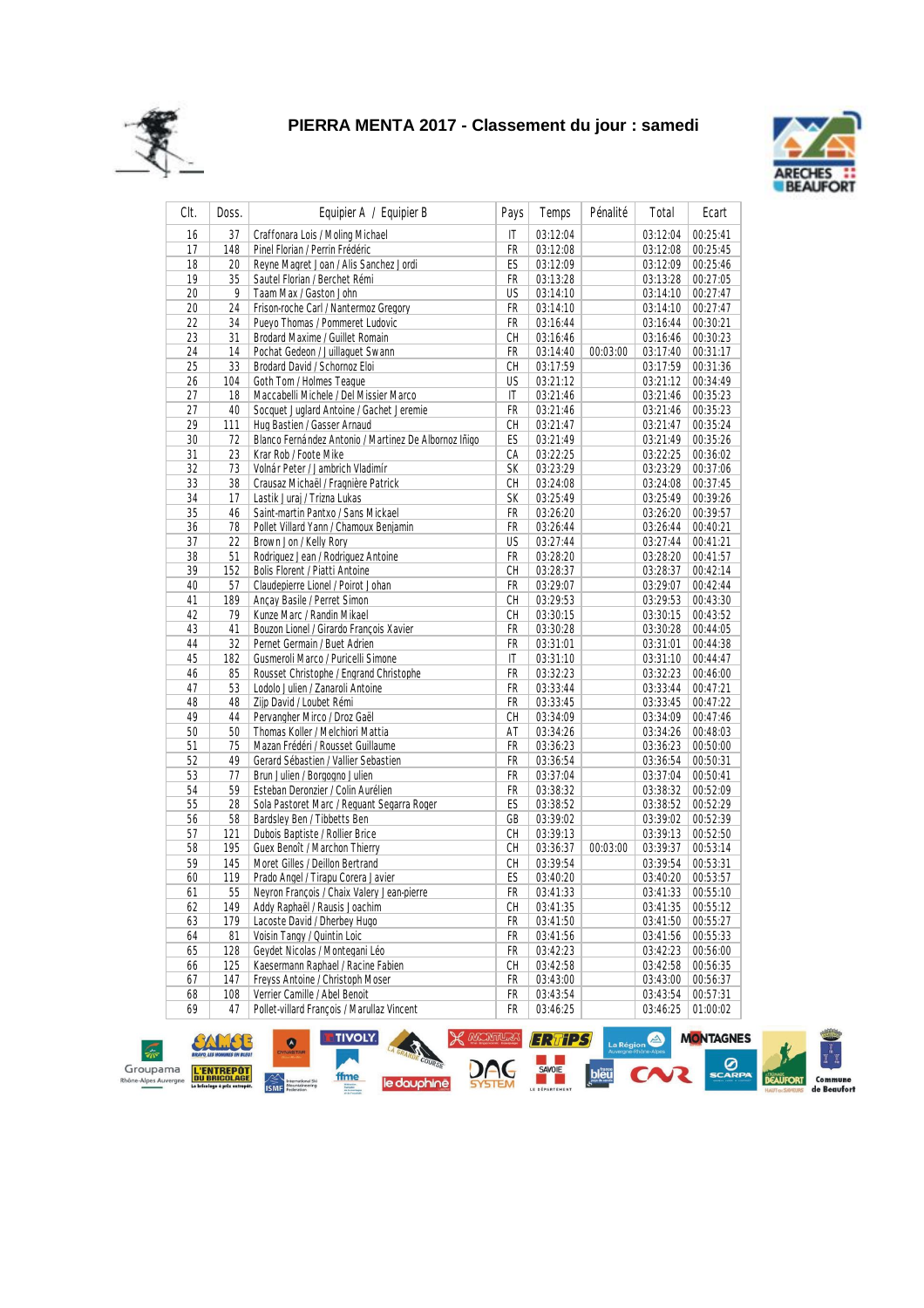



| CIt. | Doss. | Equipier A / Equipier B                      | Pays | Temps    | Pénalité | Total    | Ecart    |
|------|-------|----------------------------------------------|------|----------|----------|----------|----------|
| 70   | 96    | Nave Benoit / Gachet Arnaud                  | FR   | 03:47:46 |          | 03:47:46 | 01:01:23 |
| 71   | 156   | Lesca Francois / Parisot Alexandre           | FR   | 03:47:50 |          | 03:47:50 | 01:01:27 |
| 72   | 176   | Filliard Brice / Cordeuil Dominique          | FR   | 03:49:31 |          | 03:49:31 | 01:03:08 |
| 73   | 122   | Sartori Tiziano / Sommadossi Daniele         | IT   | 03:50:10 |          | 03:50:10 | 01:03:47 |
| 74   | 151   | Chenal Raphaël / Loisel Etienne              | FR   | 03:50:44 |          | 03:50:44 | 01:04:21 |
| 75   | 69    | Novak Petr / Kuczynski Roman                 | CZ   | 03:51:07 |          | 03:51:07 | 01:04:44 |
| 76   | 165   | Tschofen Lucas / Gaillard Antonin            | FR   | 03:51:18 |          | 03:51:18 | 01:04:55 |
| 77   | 138   | Basso Maurizio / Camaglio Stefano            | IT   | 03:51:39 |          | 03:51:39 | 01:05:16 |
| 78   | 74    | Vendrell Joan Maria / Leon Dani              | ES   | 03:52:07 |          | 03:52:07 | 01:05:44 |
| 79   | 131   | Berchtold Daniel / Briggeler Marc            | СH   | 03:52:20 |          | 03:52:20 | 01:05:57 |
| 80   | 174   | Gretter Stefano / Eccher Mattia              | IT   | 03:52:47 |          | 03:52:47 | 01:06:24 |
| 81   | 60    | Gracia Martinez Santiago / Roy Latras Carlos | ES   | 03:53:06 |          | 03:53:06 | 01:06:43 |
| 82   | 106   | Pietka Marcin / Rzeszótko Marcin             | PL   | 03:33:10 | 00:20:00 | 03:53:10 | 01:06:47 |
| 83   | 183   | Alluis Francois / Garzunel Jean              | FR   | 03:53:14 |          | 03:53:14 | 01:06:51 |
| 84   | 144   | Sartori Andrea / Sanna Federico              | IT   | 03:53:20 |          | 03:53:20 | 01:06:57 |
| 85   | 155   | Barthelemy Vivien / Ubrig Mathieu            | FR   | 03:56:20 |          | 03:56:20 | 01:09:57 |
| 86   | 67    | Vesely Michal / Splichal Ladislav            | CZ   | 03:56:23 |          | 03:56:23 | 01:10:00 |
| 87   | 52    | Buisson Marc / Vachez Olivier                | FR   | 03:57:48 |          | 03:57:48 | 01:11:25 |
| 88   | 76    | Roux Thibaud / Giraud-telme Yvan             | FR   | 03:57:59 |          | 03:57:59 | 01:11:36 |
| 89   | 42    | Minary Pierre / Romanet Aurélien             | FR   | 03:58:02 |          | 03:58:02 | 01:11:39 |
| 90   | 93    | Gillet Francis / Dulac Vincent               | FR   | 03:58:10 |          | 03:58:10 | 01:11:47 |
| 91   | 45    | Lovey Bertrand / Gabioud Jules-henri         | СH   | 04:00:14 |          | 04:00:14 | 01:13:51 |
| 92   | 105   | Gachet Florimond / Roux Fabien               | FR   | 04:01:12 |          | 04:01:12 | 01:14:49 |
| 93   | 141   | Charbonnet Nicolas / Hartmann Nicolas        | СH   | 04:02:02 |          | 04:02:02 | 01:15:39 |
| 94   | 91    | Sarasola Joseba / Olaso Angel                | ES   | 04:02:16 |          | 04:02:16 | 01:15:53 |
| 95   | 127   | Pretot Eric / Gay-perret Laurent             | FR   | 04:02:32 |          | 04:02:32 | 01:16:09 |
| 96   | 63    | Barthelemy Matthieu / Vioud Jerome           | FR   | 04:00:58 | 00:03:00 | 04:03:58 | 01:17:35 |
| 97   | 163   | Morlet Vincent / Christinet Fabien           | FR   | 04:04:31 |          | 04:04:31 | 01:18:08 |
| 98   | 90    | Arvinberod Marc / Berthod Francois           | FR   | 04:04:42 |          | 04:04:42 | 01:18:19 |
| 99   | 64    | <b>Bugnard Bastien / Moret Kevin</b>         | СH   | 04:05:12 |          | 04:05:12 | 01:18:49 |
| 100  | 115   | Ferrer Joan / Cames Malmierca Oscar          | ES   | 04:05:45 |          | 04:05:45 | 01:19:22 |
| 101  | 98    | Etienne Fabrice / Robin Baptiste             | BE   | 04:06:33 |          | 04:06:33 | 01:20:10 |
| 102  | 86    | Molli Didier / Roos Fabrice                  | FR   | 04:06:35 |          | 04:06:35 | 01:20:12 |
| 103  | 193   | Cranga Paul / Coisnon Rémi                   | FR   | 04:06:45 |          | 04:06:45 | 01:20:22 |
| 104  | 84    | Ferdinand Antoine / Favre Maxime             | FR   | 04:07:25 |          | 04:07:25 | 01:21:02 |
| 105  | 68    | Neuper Andreas / Wieser Markus               | AT   | 04:07:32 |          | 04:07:32 | 01:21:09 |
| 106  | 170   | Gaumont Yann / Samzun Mael                   | FR   | 04:13:05 |          | 04:13:05 | 01:26:42 |
| 107  | 140   | Roussigné Sébastien / Lange Sebastien        | FR   | 04:13:15 |          | 04:13:15 | 01:26:52 |
| 108  | 157   | Pirat Hubert / Montabone Thibaud             | FR   | 04:15:30 |          | 04:15:30 | 01:29:07 |
| 109  | 70    | Dimitriou Alexandre / Remy Paul              | G/F  | 04:15:54 |          | 04:15:54 | 01:29:31 |
| 110  | 56    | Vila Bonell Marc / Pou Farre Pep             | AD   | 04:15:57 |          | 04:15:57 | 01:29:34 |
| 111  | 102   | Kostopoulos Nikos / Matras Slawomir          | GR   | 04:17:32 |          | 04:17:32 | 01:31:09 |
| 112  | 175   | Occhi Martino / Mondini Diego                | IT   | 04:19:18 |          | 04:19:18 | 01:32:55 |
| 113  | 132   | Dominguez Javi / Irureta Arkaitz             | ES   | 04:20:44 |          | 04:20:44 | 01:34:21 |
| 114  | 95    | Krebs Thomas / Salvi Philippe                | FR   | 04:21:10 |          | 04:21:10 | 01:34:47 |
| 115  | 137   | Flück Vincent / Buchs Vincent                | СH   | 04:21:17 |          | 04:21:17 | 01:34:54 |
| 116  | 123   | Giudici Claudio / Bonetti Carlo              | СH   | 04:21:35 |          | 04:21:35 | 01:35:12 |
| 117  | 97    | Gander Corentin / Gander Alexandre           | FR   | 04:22:18 |          | 04:22:18 | 01:35:55 |
| 118  | 43    | Negroni Manuel / Donati Riccardo             | IT   | 04:18:00 | 00:05:00 | 04:23:00 | 01:36:37 |
| 119  | 133   | Lazzaroni Fabien / Delorme Franck            | FR   | 04:23:35 |          | 04:23:35 | 01:37:12 |
| 120  | 146   | WERY Laurent / Fisher Arnaud                 | FR   | 04:25:05 |          | 04:25:05 | 01:38:42 |
| 121  | 130   | Tissières Cédric / Ancay Emmanuel            | СH   | 04:25:08 |          | 04:25:08 | 01:38:45 |
| 122  | 159   | ROL Franck / Leonard Marc                    | FR   | 04:25:17 |          | 04:25:17 | 01:38:54 |
| 123  | 114   | Zachwieja Szymon / Synowski Tomasz           | PL   | 04:27:05 |          | 04:27:05 | 01:40:42 |

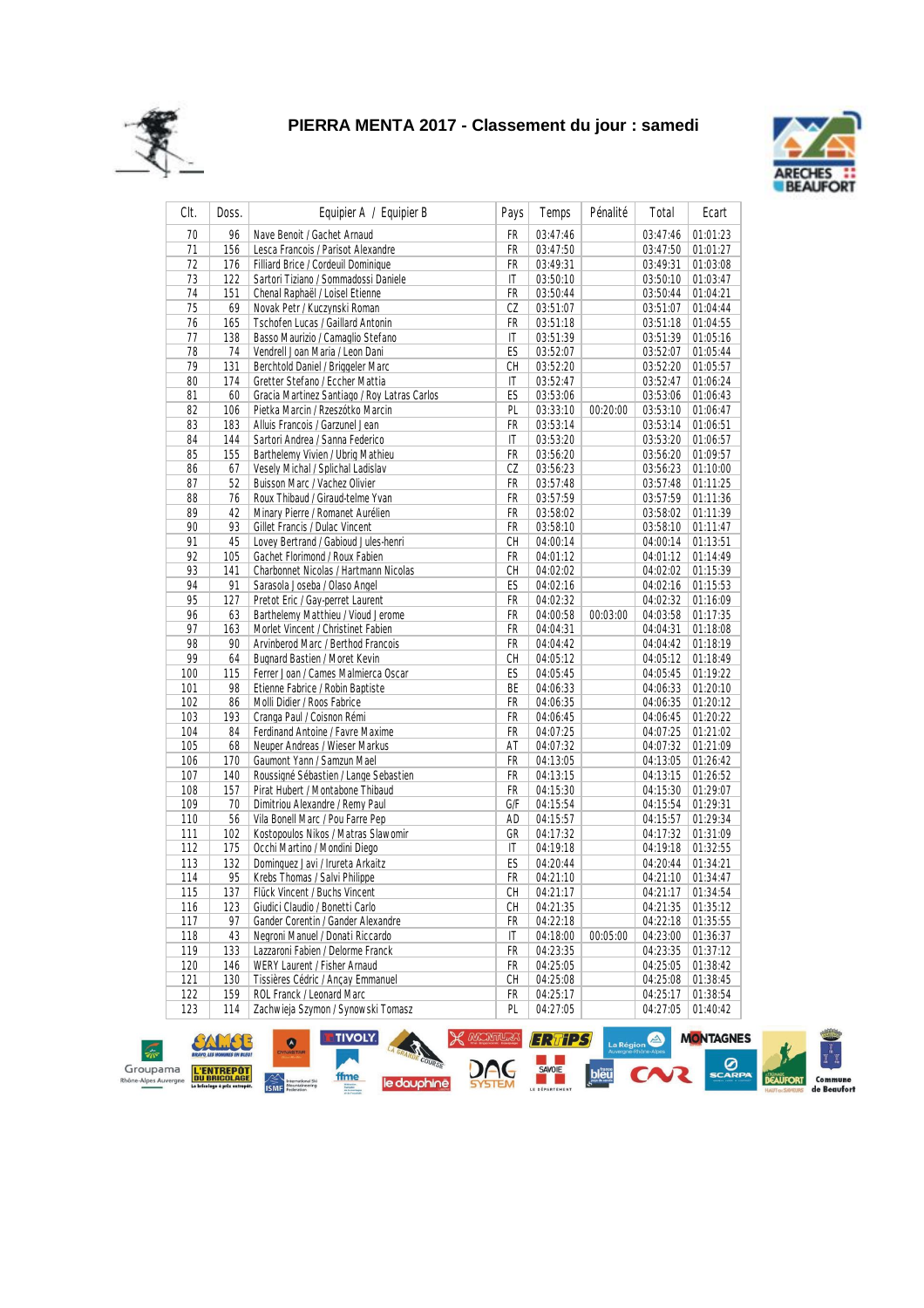



| CIt.       | Doss.     | Equipier A / Equipier B                                           | Pays       | Temps                | Pénalité | Total                | Ecart    |
|------------|-----------|-------------------------------------------------------------------|------------|----------------------|----------|----------------------|----------|
| 124        | 136       | Merlet Yannis / Arnaud Anthony                                    | <b>FR</b>  | 04:27:15             |          | 04:27:15             | 01:40:52 |
| 125        | 88        | Vila Ramirez Daniel / Puig Guerra Ignacio                         | ES         | 04:28:38             |          | 04:28:38             | 01:42:15 |
| 126        | 92        | Dubreuil Olivier / Da Mouta Cyril                                 | FR         | 04:28:47             |          | 04:28:47             | 01:42:24 |
| 127        | 107       | Gerov Ivan / Totev Tervel                                         | ВG         | 04:30:19             |          | 04:30:19             | 01:43:56 |
| 128        | 167       | Choudin Jérôme / Liotard Alexandre                                | FR         | 04:31:47             |          | 04:31:47             | 01:45:24 |
| 129        | 171       | Marchal Nicolas / Mougel Denis                                    | FR         | 04:32:20             |          | 04:32:20             | 01:45:57 |
| 130        | 143       | Cisamolo Claudio / Tosin Renato                                   | IT         | 04:32:21             |          | 04:32:21             | 01:45:58 |
| 131        | 80        | Muffat Quentin / Deruaz Côme                                      | FR         | 04:32:25             |          | 04:32:25             | 01:46:02 |
| 132        | 54        | Milloz Adele / Milloz Gaspard                                     | FR         | 04:33:25             |          | 04:33:25             | 01:47:02 |
| 133        | 134       | Grandjean Sébastien / Rossier Alain                               | CH         | 04:34:13             |          | 04:34:13             | 01:47:50 |
| 134        | 61        | Sistiaga Ander / Otxoa Biain Aitor                                | ES         | 04:35:19             |          | 04:35:19             | 01:48:56 |
| 135        | 65        | Filliez Nicolas / Riethmann Nicolas                               | CH         | 04:36:01             |          | 04:36:01             | 01:49:38 |
| 136        | 112       | Senn Martina / Bachmann Rainer                                    | AT         | 04:36:04             |          | 04:36:04             | 01:49:41 |
| 137        | 184       | Bergia Antonello / Troglia Luca                                   | IT         | 04:36:21             |          | 04:36:21             | 01:49:58 |
| 138        | 153       | Vesin Sébastien / Monnier Jordan                                  | FR         | 04:36:24             |          | 04:36:24             | 01:50:01 |
| 139        | 164       | Yves Ancrenaz / Schafer Daniel                                    | FR         | 04:36:56             |          | 04:36:56             | 01:50:33 |
| 140        | 139       | Perolini Alex / Thedy Daniel                                      | IT         | 04:37:08             |          | 04:37:08             | 01:50:45 |
| 141        | 187       | Etienne Jean François / Aubert Alexandre                          | FR         | 04:38:19             |          | 04:38:19             | 01:51:56 |
| 142        | 110       | Traut Martin / Johannes Schmid                                    | DE         | 04:39:13             |          | 04:39:13             | 01:52:50 |
| 143        | 89        | Frutaz Luca / Besenval Corrado                                    | IT         | 04:39:19             |          | 04:39:19             | 01:52:56 |
| 144        | 82        | Bette Jean-christophe / Pellier-cuit Philippe                     | FR         | 04:40:14             |          | 04:40:14             | 01:53:51 |
| 145        | 142       | Marin Lamellet Romain / Colmard Jean Louis                        | FR         | 04:42:02             |          | 04:42:02             | 01:55:39 |
| 146        | 158       | Latouille Olivier / Kern Francois                                 | FR         | 04:42:43             |          | 04:42:43             | 01:56:20 |
| 147        | 100       | Sandström Andreas / Hourlier Christophe                           | <b>S/F</b> | 04:42:53             |          | 04:42:53             | 01:56:30 |
| 148        | 168       | Jeanmonnot Philippe / Hanrot Matthias                             | FR         | 04:44:58             |          | 04:44:58             | 01:58:35 |
| 149        | 173       | Mater Nicolas / Bronstein Daniel                                  | F/R        | 04:45:47             |          | 04:45:47             | 01:59:24 |
| 150        | 154       | Bettex Laurent / Ethenoz Stéphane                                 | ES         | 04:45:54             |          | 04:45:54             | 01:59:31 |
| 151        | 172       | Géhant Eric / Speckbacher Alain                                   | FR         | 04:47:16             |          | 04:47:16             | 02:00:53 |
|            |           |                                                                   | IT         |                      |          |                      |          |
| 152<br>153 | 124       | Noseda Andrea / Noseda Enrico<br>Barnes Christopher / Morton Muir | GB         | 04:50:07<br>04:50:15 |          | 04:50:07<br>04:50:15 | 02:03:44 |
| 154        | 66<br>150 | Aubonnet Christophe / Thevenoud Jean Noel                         | FR         |                      |          | 04:50:36             | 02:03:52 |
|            |           | Goyer Julien / Ferry Michel                                       | FR         | 04:50:36             |          |                      | 02:04:13 |
| 155        | 162       | Valbuzzi Paolo / Scenini Kristian                                 |            | 04:50:47             |          | 04:50:47             | 02:04:24 |
| 156        | 178       |                                                                   | IT         | 04:52:31             |          | 04:52:31             | 02:06:08 |
| 157        | 120       | Tortades Portet Gerard / Montanyà Codina Julià                    | ES         | 04:52:46             |          | 04:52:46             | 02:06:23 |
| 158        | 94        | Favre Sébastien / Schuwey Philippe                                | СH         | 04:54:22             |          | 04:54:22             | 02:07:59 |
| 159        | 194       | Griseri Elio / Ferrero Flavio                                     | IT         | 04:55:34             |          | 04:55:34             | 02:09:11 |
| 160        | 192       | Scognamillo Stephane / Bernier Michel                             | FR         | 04:55:35             |          | 04:55:35             | 02:09:12 |
| 161        | 186       | Sartogo Monica / Zanotelli Tommaso                                | IT         | 04:58:50             |          | 04:58:50             | 02:12:27 |
| 162        | 117       | Bonjean Sébastien / AVENIER Delphine                              | ВE         | 04:59:36             |          | 04:59:36             | 02:13:13 |
| 163        | 196       | Dubois Francois / Dubois Olivier                                  | FR         | 05:00:38             |          | 05:00:38             | 02:14:15 |
| 164        | 169       | Mougin Stephane / Renaud Christophe                               | FR         | 05:01:02             |          | 05:01:02             | 02:14:39 |
| 165        | 71        | Christoph Leiter / Lexa Basti                                     | DE         | 05:01:06             |          | 05:01:06             | 02:14:43 |
| 166        | 101       | Roussat Jean-baptiste / Leuenberger Vincent                       | FR         | 05:01:47             |          | 05:01:47             | 02:15:24 |
| 167        | 190       | Verduijn Bjorn / Raitt Neil                                       | NL         | 05:02:17             |          | 05:02:17             | 02:15:54 |
| 168        | 180       | Benedetti Jean / Sibue Pascal                                     | FR         | 05:02:30             |          | 05:02:30             | 02:16:07 |
| 169        | 181       | Montauze Jeremie / Clauss Regis                                   | FR         | 05:06:31             |          | 05:06:31             | 02:20:08 |
| 170        | 135       | Hernando Vil. Luis Miquel / Zamora Suso Enrique                   | ES         | 05:06:37             |          | 05:06:37             | 02:20:14 |
| 171        | 160       | Berdugo Serge / Rousset Mélanie                                   | FR         | 05:07:36             |          | 05:07:36             | 02:21:13 |
| 172        | 161       | Spieser Sebastien / Deletombe Philippe                            | FR         | 05:10:46             |          | 05:10:46             | 02:24:23 |
| 173        | 109       | Roux Christophe / Brunet Eric                                     | FR         | 04:55:44             | 00:20:00 | 05:15:44             | 02:29:21 |
| 174        | 113       | Clarasó Vallcorba Alex / Salvadó Perello Jacob                    | ES         | 05:15:49             |          | 05:15:49             | 02:29:26 |
| 175        | 191       | Moullec Jean Claude / Chedal-anglay Joseph                        | FR         | 05:18:57             |          | 05:18:57             | 02:32:34 |
| 176        | 129       | Caillet Philian / Berthet Lionel                                  | СH         | 05:19:08             |          | 05:19:08             | 02:32:45 |
| 177        | 118       | De Pierri Rodolphe / Bonnet Manuel                                | C/F        | 05:34:32             |          | 05:34:32             | 02:48:09 |